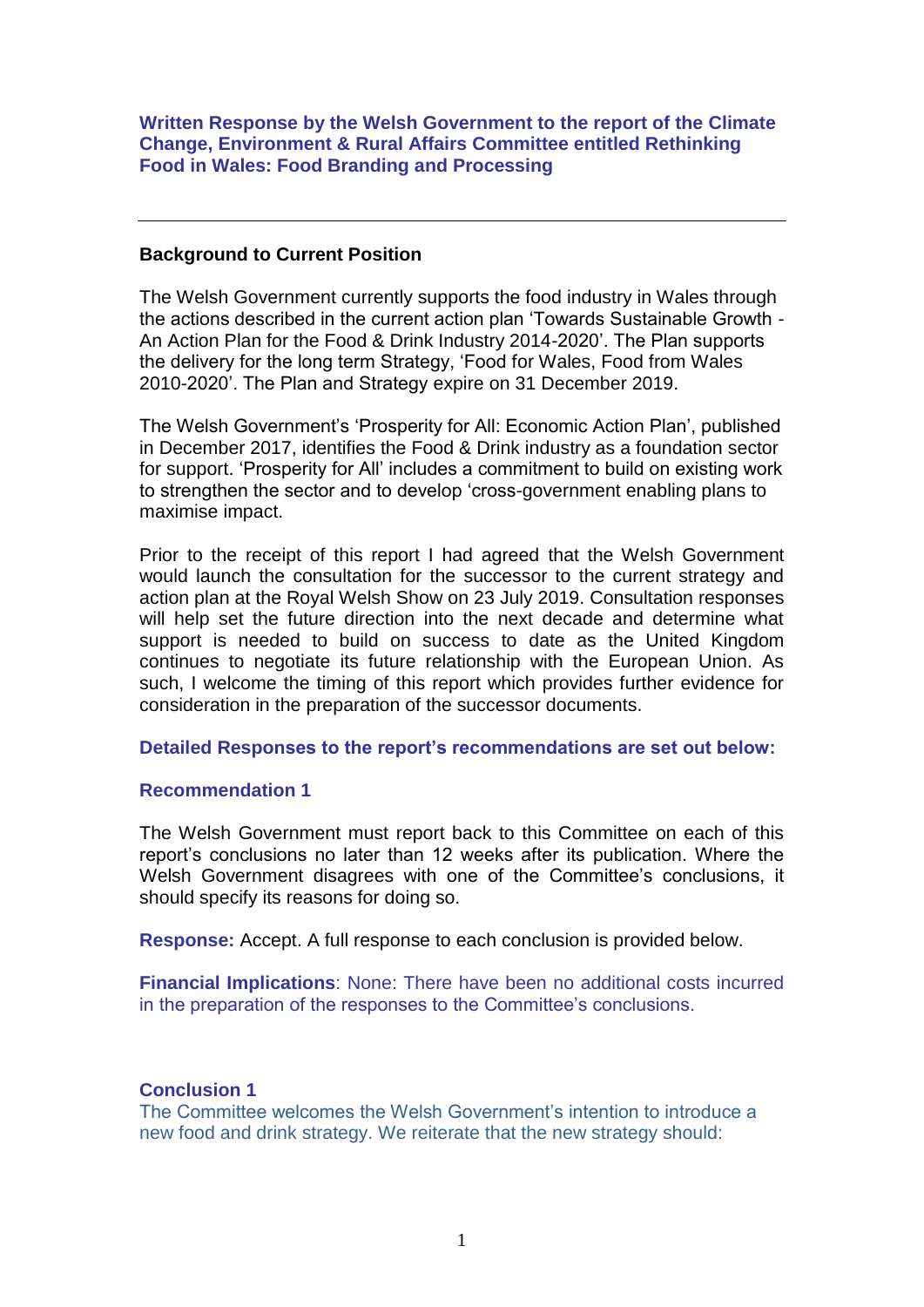• reflect a whole system approach which makes connections between different policy areas, such as health, wellbeing and sustainability, alongside economic growth,

• be underpinned by the objectives and goals of the Well-being of Future Generations (Wales) Act 2015, and

▪ be accompanied by an action plan, including measures and targets.

Extensive engagement has been underway since June 2018 to contribute to the development of the successor to the current Strategy and Action Plan. The consultation I launched in collaboration with the Food and Drink Wales Industry Board on 23 July at the Royal Welsh Show provides the opportunity to consider a full range of stakeholder inputs and wider policy connections which will then form the robust evidence base for the successor Strategic Plan.

Consideration of the Well-being of Future Generations (Wales) Act 2015 has underpinned the design of the proposals outlined in the consultation paper to ensure that they benefit both the economy of Wales and its people. The consultation paper proposes a series of targets and measures that provides a clear vision of what success looks like.

### **Conclusion 2**

The Committee called for a new overarching post-Brexit food strategy a year ago. While progress has been made by the Welsh Government in developing a strategy, the continuing uncertainty around Brexit has delayed its introduction. The timing of the new strategy remains unclear. The Welsh Government should clarify the timescale for the new food and drink strategy and action plan.

The Welsh Government and the Food and Drink Wales Industry Board published a consultation on the 23 July. This proposes a new and ambitious strategic plan to provide a clear direction for the industry beyond 2020. The consultation will close on the 15 October.

We will use the results of this consultation to publish the new strategic plan by early 2020.

### **Conclusion 3**

Following Brexit, the UK will be entering a separate set of negotiations over its future trading relationship with the EU and the rest of the world. The Welsh Government should have an equal voice at the negotiating table. It is imperative that the Welsh Government has a clear, strategic vision for the Welsh food sector underpinned by a commitment to maintaining, if not improving, our high environmental, food hygiene and animal welfare standards. This strategic vision should be reflected in UK's negotiating position.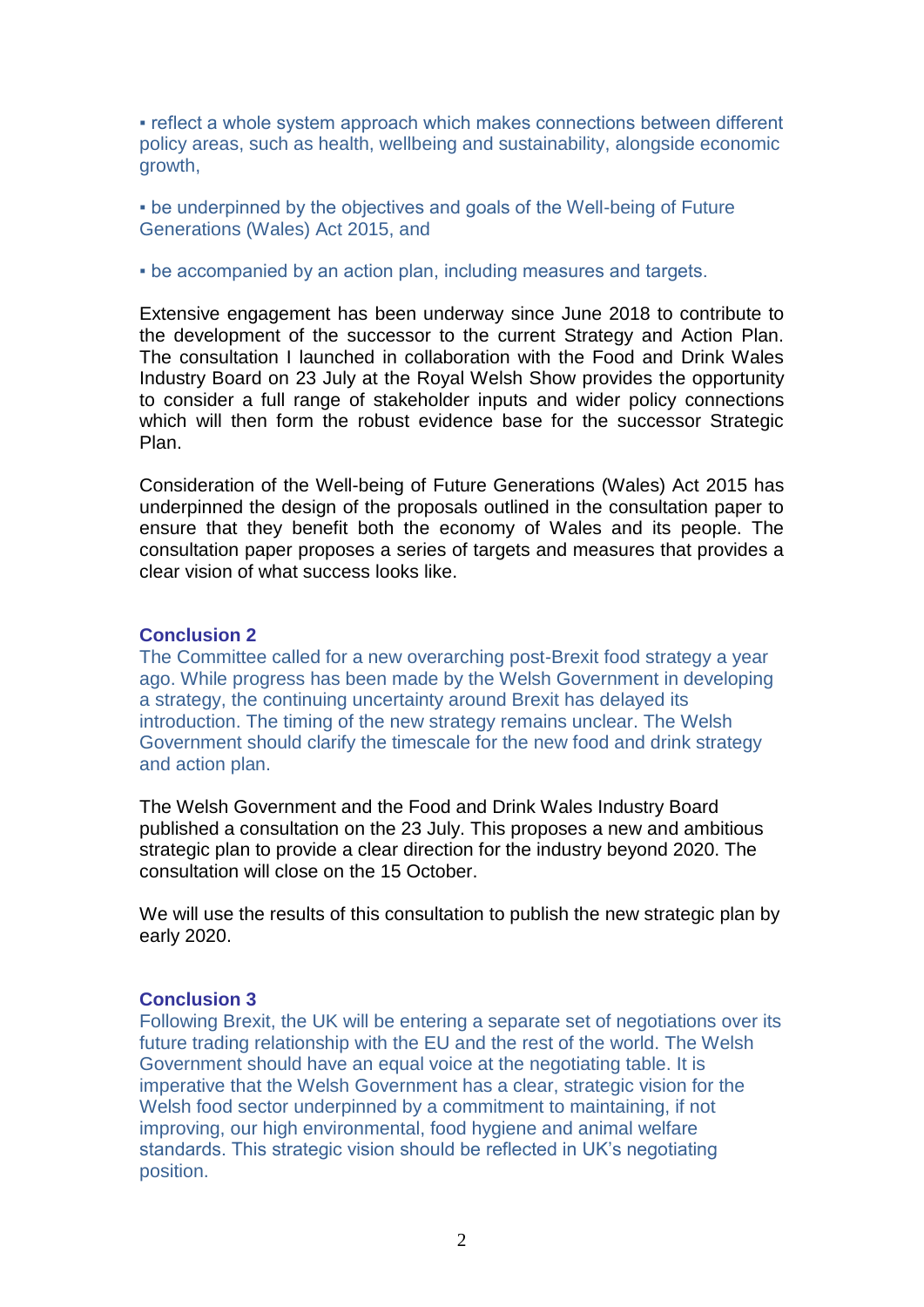The Welsh Government has a clear, strategic vision for the Welsh food and drink sector as set out in our current action plan and also within the proposals outlined in the consultation for the successor strategic plan.

The UK Government Environment, Food and Rural Affairs Committee takes account of the very strong national promotional events and plans around food and drink in Wales in its *Brand Britain: Promoting and Marketing British food and drink* report published on 27 June. We will continue to be robust about our strategic vision to maintain our high food production standards in our ongoing negotiations alongside UK Government.

## **Conclusion 4**

The new food and drink strategy must be flexible enough to respond to pressures and opportunities arising from Brexit, including those associated with changes in the trading environment

Despite continued uncertainty around Brexit, we continue to recognise the long term challenges within the food and drink industry that need to be faced and addressed. Raising productivity, upskilling, growing our scale, sustainable business practice, stimulating resilience throughout the supply chain, adding value to our produce, promoting strong routes to world markets, and raising our profile are issues irrespective of Brexit.

The successor plan will include a coherent and integrated set of goals and actions which will evidence our commitment to living our values and creating well-being for the whole of Wales.

# **Conclusion 5**

The growth of the food and drink industry in Wales has been supported, at least in part, by EU funding. This funding will no longer be available once the UK leaves the EU. The Welsh Government must ensure that a sufficient level of funding is available for the delivery of the new strategy and action plan. The Welsh Government should provide details of any assessment undertaken of the impact of Brexit on funding for the food and drink industry. It should also provide details of any discussions it has had with the UK Government on how any funding short-fall will be addressed, including the outcome of those discussions.

Brexit means change to how support for Wales' food and drink sector may be funded and how much money is available. Historically, the Rural Development Programme for Wales funded by the EU's Common Agricultural Policy has been our main mechanism to support our food businesses, whether through direct investment grants or support-in-kind services, providing knowledge transfer and advice or supporting events.

The Welsh Government continues to engage with the UK Government on funding arrangements for all programmes after the UK has left the European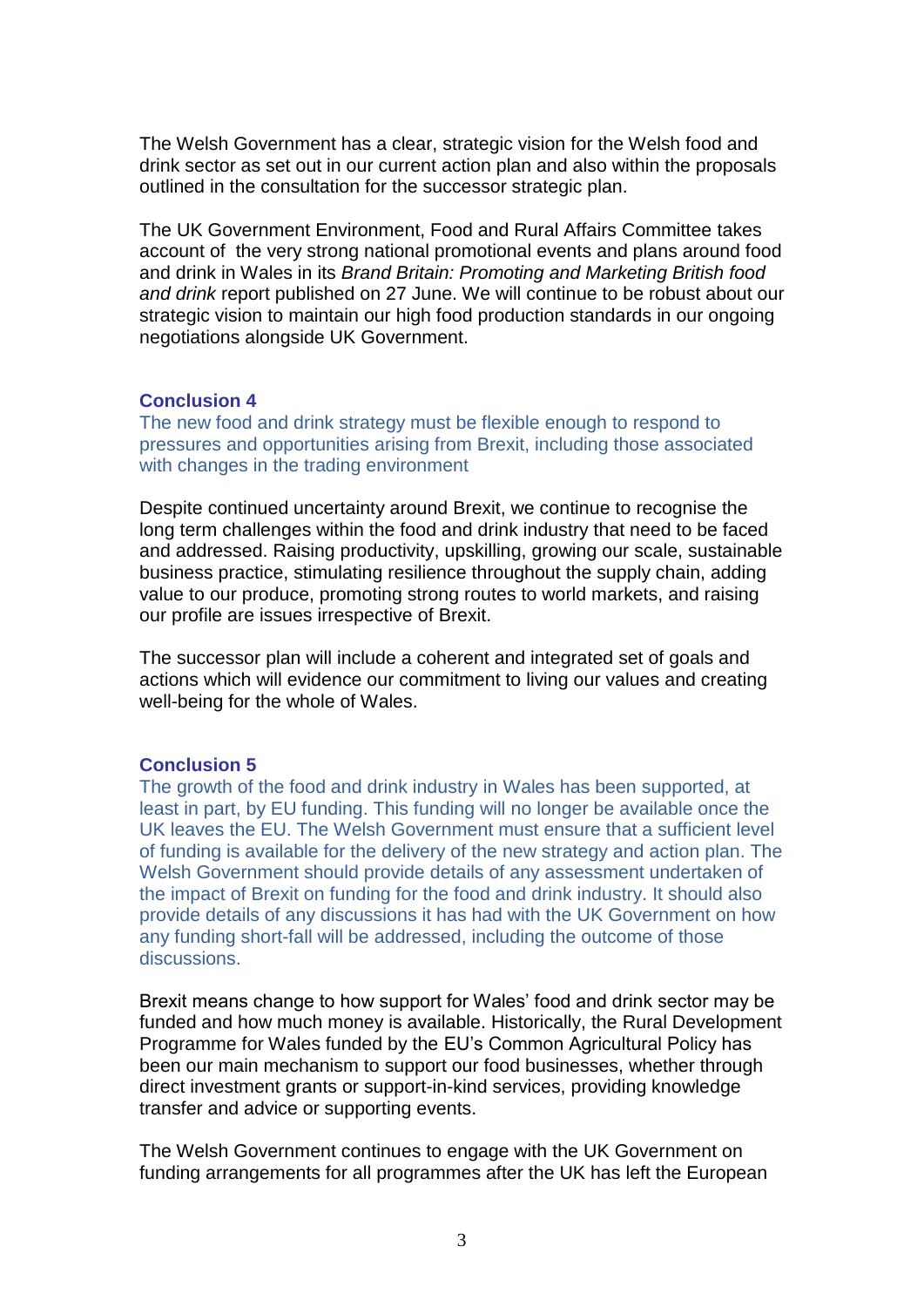Union. In doing so, the Welsh Government is clear that leaving the EU should not mean any reduction in the funding available to Wales.

However, the future financial settlement for Wales remains uncertain, and the UK Government's approach to austerity means the Welsh Government's budget must meet many growing demands with tighter resources. Against this complex backdrop we must recognise the current support and funding landscape may change and that this could affect future funding priorities, including the food and drink industry.

## **Conclusion 6**

The Committee welcomes the priority afforded to the food and drink industry in the Welsh Government's Economic Action Plan. We heard from stakeholders that the new Foundation Sector status of food provides a significant opportunity to strengthen the industry. However, it is unclear what this new status will mean for the industry in practice. The Welsh Government should clarify this. It should also explain how the new strategy aligns with the Economic Action Plan, and how the forthcoming cross-government enabling plan for the Foundation Sectors will support the delivery of the new strategy.

The development of the new Strategic Plan provides an opportunity to consider how we develop the sector in ways which are sustainable both environmentally and economically, enhance Wales' well-being, and create strong networks which help make our food system more resilient. The food and drink sector remains central to Welsh Government planning for furthering developments in public health, waste and carbon reduction, sustainable use of resources, embedding fair work and employment across our communities, the economy and raising the international profile of Wales the country.

The proposals for the Strategic Plan have been developed to align with the principles of [Prosperity for All: Economic Action Plan](https://gov.wales/prosperity-all-economic-action-plan) whereby the production of food and the production of public goods are recognised as mutually reinforcing, not mutually exclusive, and continue to contribute to our nation's well-being.

# **Conclusion 7**

The "Welsh identity" has an important role in the promotion and marketing of Welsh food and drink products on a domestic and international level. It can be used to sell the story of Wales, and enables producers to differentiate their products from those of their competitors. The Welsh identity must, therefore, form a central plank in the Welsh Government's approach to promoting Wales as a food nation.

The development of Welsh identity is important, in conjunction with high standards, recognised accreditation and traceability. These factors, along with great taste and an attractive back story, will sell Welsh food both domestically and internationally.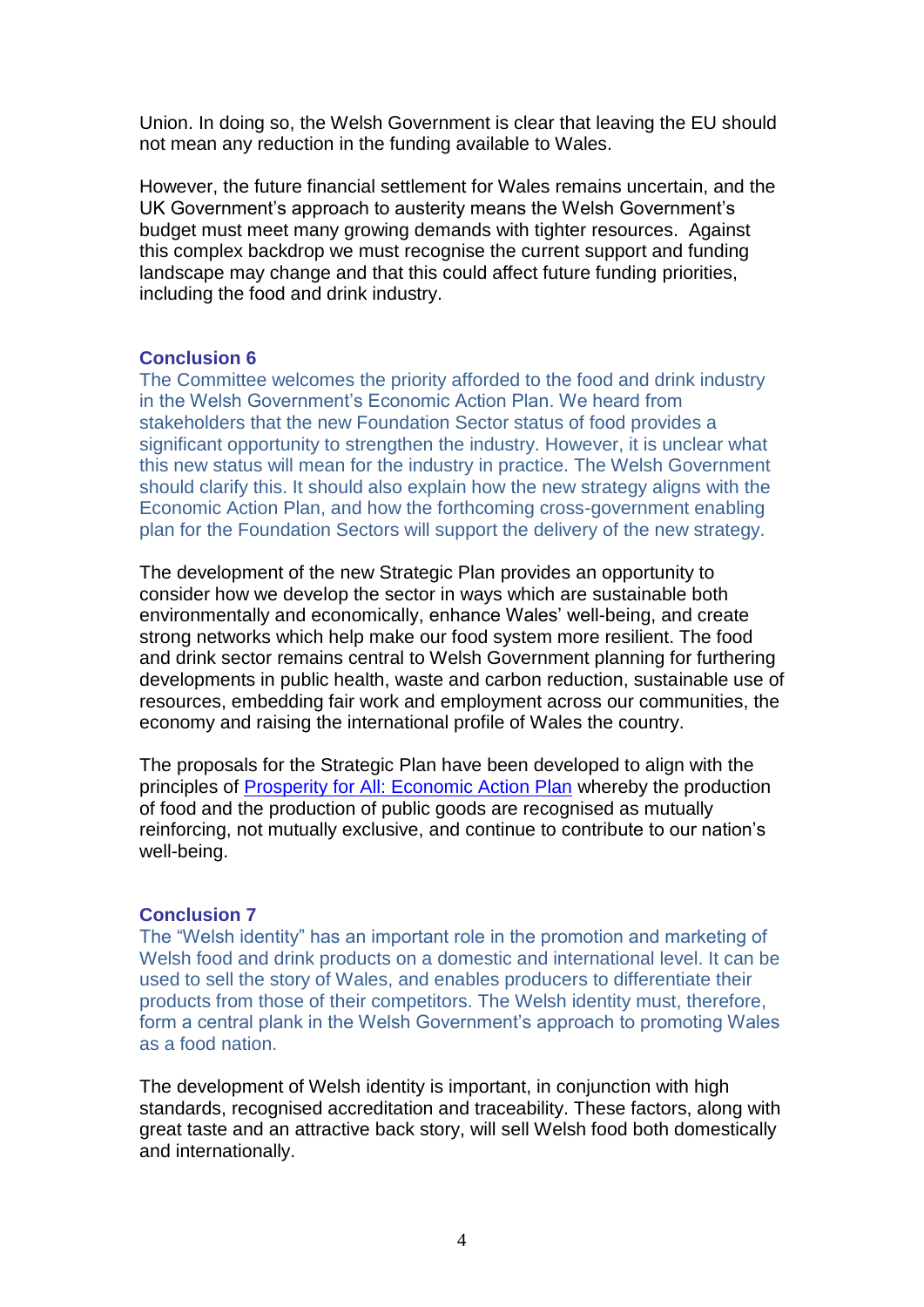Welsh Government support for Welsh brands will be underpinned through the supply chain by the promotion of certain Sustainable Brand Values, in line with the Wales Nation brand – Cymru / Wales which Visit Wales has developed successfully over recent years. The Sustainable Brand Values programme is being developed in collaboration with the food & drink industry and will deliver a robust product traceability and provenance system built on firm economic, environmental and societal foundations. Whilst the focus is on the food and drink sector, the standards and actions will be readily and broadly applicable to other sectors such as agriculture.

## **Conclusion 8**

The Welsh Government must develop a clearer "Welsh identity" based on strong values that resonate across multiple markets. It must reflect the variety of produce coming out of Wales, including seafood. It must be based on a sound understanding of the needs of customers within existing and new markets, and be developed in collaboration with representatives across all sectors of the food and drink industry.

The Welsh Government agrees that a clear Welsh identity based on strong values is important to market Welsh produce both domestically and internationally. Welsh Government is working closely with businesses to research, understand and develop routes to these markets with events such as Blas Cymru providing a showcase for our products and businesses.

The development of the Sustainable Brand Values programme referred to in Conclusion 7 is significantly influenced by market research and will underpin this work.

# **Conclusion 9**

There is significant untapped potential in some international export markets, as evidenced in the Agriculture and Horticulture Development Board's [\(AHDB\)](https://media.ahdb.org.uk/media/Default/Market%20Insight/Horizon_InterConsumer-march2018.pdf)  report, *[International Consumer Buying Behaviour](https://media.ahdb.org.uk/media/Default/Market%20Insight/Horizon_InterConsumer-march2018.pdf)*. The Welsh Government must work with the industry, and, where appropriate, with relevant UK Government Departments, to take full advantage of this potential after Brexit.

We are working in partnership with the Food and Drink Wales Industry Wales Board (FDWIB) to drive ambitious growth in the industry, as set out in Towards Sustainable Growth, including increasing Welsh food and drink exports.

A comprehensive programme of support is in place to develop Welsh food and drink exports, including a dedicated Export Club to build capacity and capability on exporting in the sector. In addition, bespoke one-to-one support for developing export strategies, market selection and identifying in-market opportunities from our network of in-market representatives in an extensive range of global markets is provided. We also support companies to visit and exhibit in key UK and international trade events, to increase both exports and inward investment.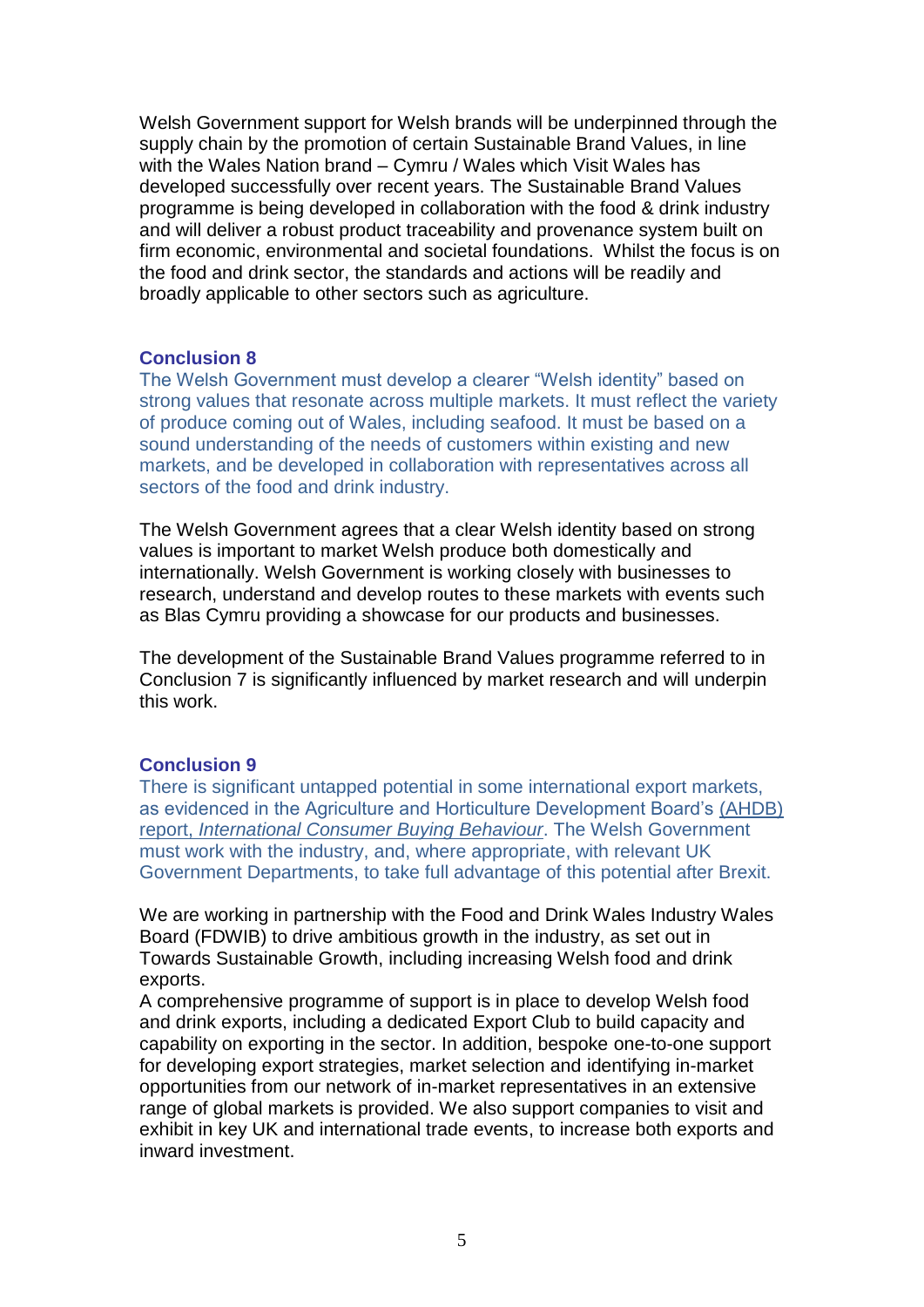Our support is making a real difference as the value of food & drink exports in Wales has increased by 32% since 2014.

In March 2019 we welcomed, for the second time, the global food and drinks industry to Wales, including export buyers from across Europe, North America and the Middle East for our signature BlasCymru/TasteWales event, raising the profile of our sector internationally. The first event in March 2017 has generated £17m in new sales to date. All our work to develop Welsh exports is supported by the Welsh Government overseas office network, which has expanded in recent years to include markets such as Germany, France, Canada and Qatar.

We continue to work closely with the Department for International Trade (DIT), Foreign and Commonwealth Office (FCO) and Defra officials in activities to secure increased market access for the Welsh food and drinks sector. The recent visit of the Vice Premier of China, who visited two Welsh farms and ZERO2FIVE Food Industry Centre at Cardiff Metropolitan University, is an example of such activity.

We are also working closely with other organisations, including Hybu Cig Cymru (HCC) to deliver a three year Enhanced Export Development Programme, to support the Welsh red meat industry to maintain key markets in Europe, as well as developing market access further afield. This includes working closely with the UK Export Certification Partnership (UKECP) to secure access to new export markets.

Since the start of the programme announcements have been made on the successful removal of restrictions on exporting UK beef and lamb to Japan and lamb to India and Saudi Arabia. Work is underway to ensure the Welsh red meat industry takes full advantage of the increased profile the Rugby World Cup will provide this autumn. More recently, export restrictions for British beef to China have also been lifted, paving the way for Welsh beef exports to begin at the end of this year. This is estimated to be worth £25m a year to the Welsh red meat industry and is a further step forward in increasing exports of our quality products from Wales.

### **Conclusion 10**

The Welsh Government should explore ways of encouraging the people of Wales to purchase local produce. There are examples internationally of interventions that would indirectly result in an increase in consumption of local produce. For example, in Italy, frozen food that it served in restaurants must be explicitly displayed as such on menus.

The UK market has particular characteristics and we will continue to work within that context. A report published in 2017 on the ['Value of Welshness'](https://businesswales.gov.wales/foodanddrink/sites/foodanddrink/files/documents/value_of_welshness.pdf) determined that consumers perceive a value added from food being specifically identified as made or produced in Wales. Shoppers across Great Britain associate Wales with natural food and drink. With health and freshness being macro trends in food and drink, the positive association between Welsh and naturalness is a valuable attribute of Welsh produce.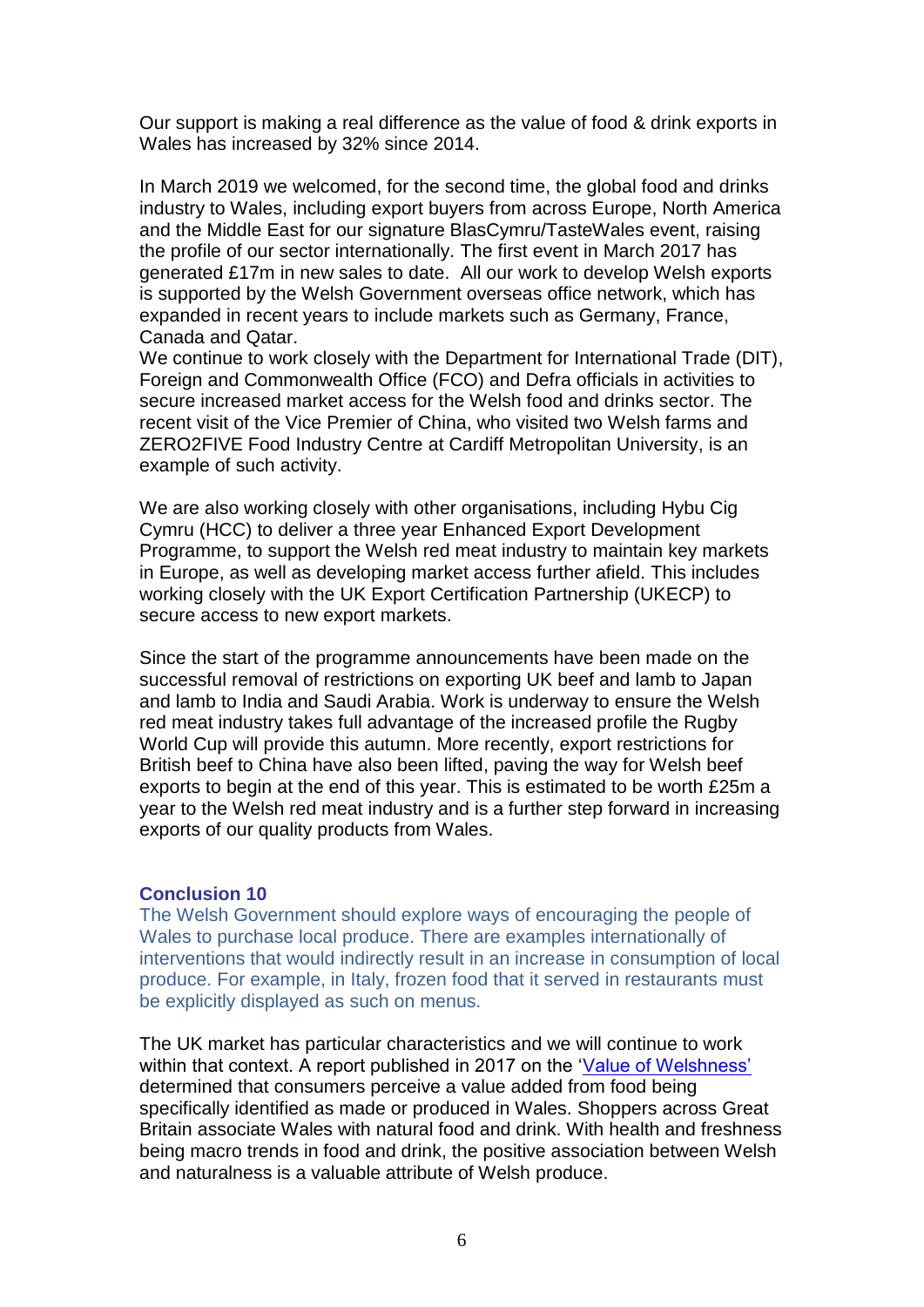The stocking of Welsh products in supermarkets has delivered substantial incremental growth and the new Strategic Plan will also continue to develop our food industry in conjunction with the tourist industry to ensure that local produce forms a key part of restaurant menus.

A grant scheme in support of food festivals and farmers markets provided financial support to 26 events in 2018/19.

### **Conclusion 11**

The UK identity can be a means of gaining access to global markets. It could be used where appropriate and where there are clear advantages for Welsh producers.

It is recognised that there are significant advantages for Welsh producers through the promotion of the Welsh brand alongside the UK identity in certain markets. The Welsh Government collaborates with the UK Government Department for International Trade on major Food and Drink Events overseas, including ANUGA (biennially in Cologne) SIAL (biennially in Paris) and Gulfood (annually in Dubai).

A close relationship is also maintained between Wales and UK Government Departments for the organisation of Trade Development Visits, in-market representation and to ensure that full use is made of UK residences and the Consul General or Ambassador is invited to meet Welsh delegates.

Additionally, Welsh companies are supported through the Overseas Business Development Visit fund to attend trade missions organised by the Welsh Government, Department for International Trade or to visit a market which is not currently being targeted by the Welsh Government.

### **Conclusion 12**

The Welsh Government's new food and drink strategy must make clear links with its strategy for tourism in Wales. The Welsh Government must identify opportunities to ensure that quality Welsh produce, in particular GIs, can be used to promote Wales as a food destination.

Welsh Government under the current action plan has successfully grown the basket of [protected food and drink products](https://businesswales.gov.wales/foodanddrink/how-we-can-help/protected-food-names-wales) under the EU's Geographic Indicator schemes. We will continue to promote the scheme in Wales and encourage and support businesses to put forward new applications. There are strong opportunities through tourism and we seek to build on the current [Food](https://gov.wales/food-tourism-action-plan-2015-2020)  [Tourism Action Plan](https://gov.wales/food-tourism-action-plan-2015-2020) to improve the food and drink offer to visitors at key destinations and events and impart a sense of Wales as a food nation.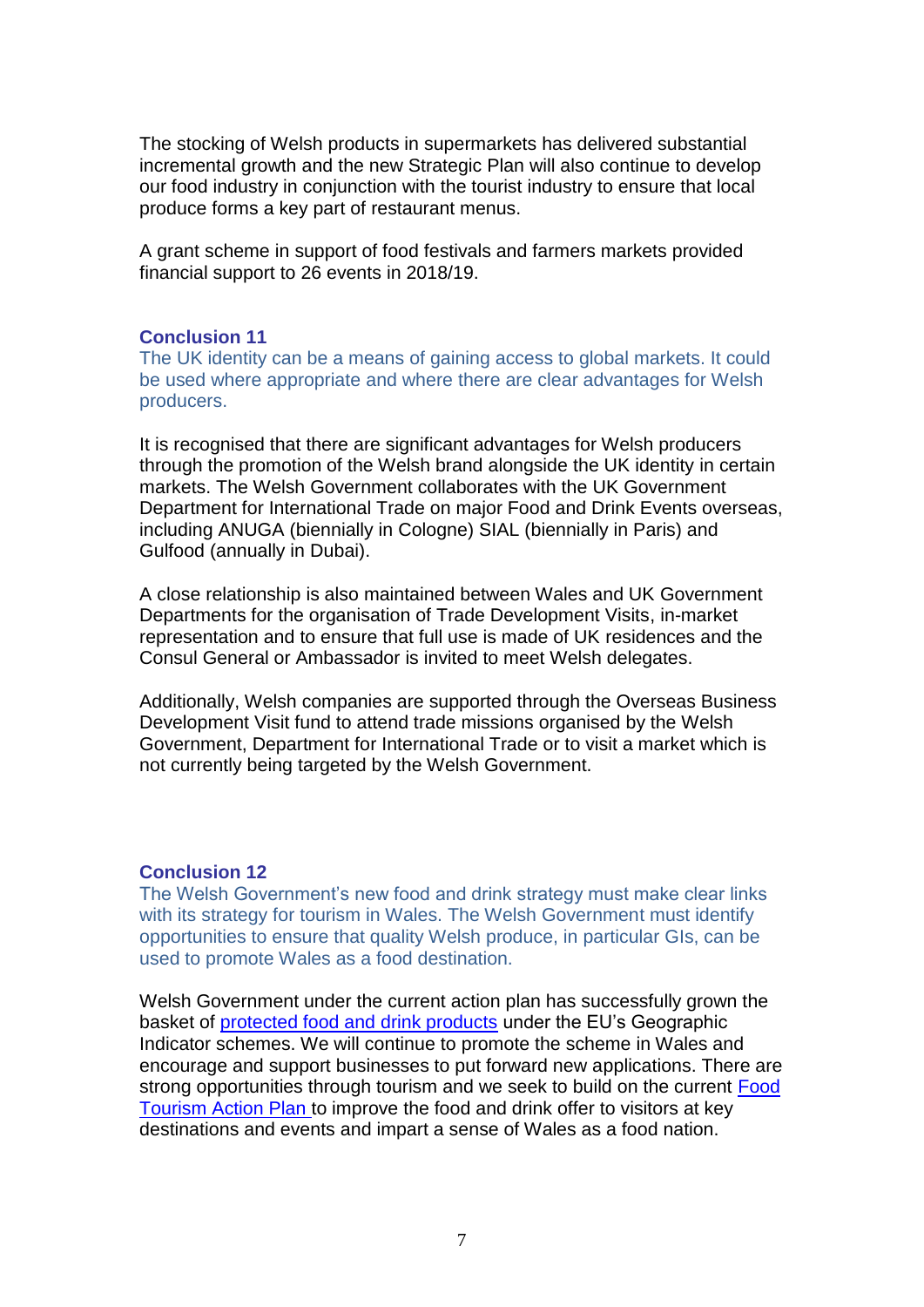Many consumers see protected food and drink products as a mark of quality, a product that is authentic, attractive and iconic and we see opportunities to develop more in the successor food and drink strategy.

# **Conclusion 13**

The Welsh Government should commission and publish an independent analysis of the effectiveness of its Food and Tourism Action Plan. This work should be completed within the next 12 months and should be used to inform any successor plan.

The success of the Food and Tourism Action Plan and consideration for a successor Food Tourism Action Plan will be progressed following the launch of the new Food and Drink Action Plan and the Tourism Action Plan later this year. Extensive stakeholder engagement will be undertaken with public, private and voluntary sectors within the industry, in order to identify and consider all requirements for the development of a new strategy.

A full consultation and impact assessment will be undertaken on any proposals, in line with Welsh Government policy.

#### **Conclusion 14**

There are many benefits arising from GIs, including their economic value and as a marketing tool. Given this, the future of UK GIs following Brexit is, understandably, a concern for producers and industry representatives. While the proposals for the new UK GI schemes have gone some way in addressing this concern, the status these schemes will have on the international stage is still in doubt. Whether the new schemes will be as attractive for both producers and consumers as the existing EU scheme is yet to be seen.

We fully recognise the economic value of PFN/GI for Welsh producers and we are committed to ensuring products with an existing status can continue to be protected after we leave Europe. Welsh Government will be working with producers to help them transition into the new UKGI scheme as soon as the UK Government has a clear direction on how we will be leaving Europe, with or without a deal.

#### **Conclusion 15**

The Welsh Government must ensure that the interests of food producers in Wales are represented in discussions with the UK Government as the new UK GI schemes are developed. We expect the Welsh Government to play a meaningful role not only in the administration of the new schemes, but in their development. This includes the design of the new UK GI logo.

Welsh Government are proactively engaged with the UK Government on the issue of EUPFN/GIs and is fully involved in working groups which are feeding into the development of the new UKGI. Welsh Government is a full member of the UKGI logo working group, we have also ensured that UK Government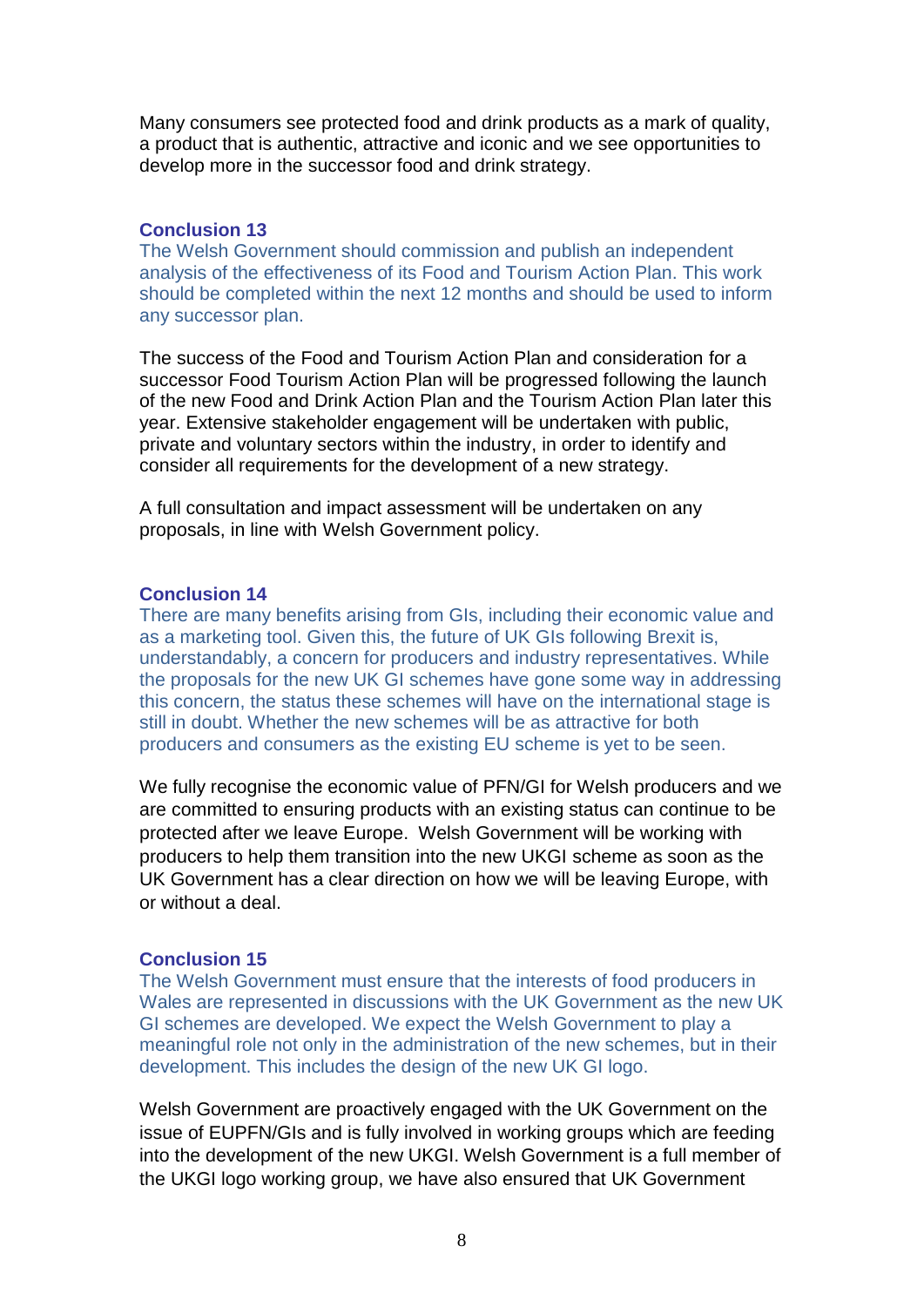have sought feedback directly from businesses with current PFN status and Anglesey Sea Salt is a nominated Welsh representative on a UK wide producer group working with the UK Government appointed design agency developing the new UKGI logo. The Welsh Government has been assertive in detailing certain requirements of the new UKGI logo and will be working closely with UK Government to ensure any logo is acceptable for Wales.

### **Conclusion 16**

Establishing brand recognition under the new UK GI schemes will be challenging. It will take time and require investment. An effective communications strategy for the launch of the new UK GI schemes will be essential to promote awareness among producers and consumers on a domestic and international level. The Welsh Government must explain what role it will play in the development and delivery of this strategy.

The new arrangements for the UKGI involve a cross UK government working group or panel and these matters will be considered once the group is in operation.

The Welsh Government is the only devolved administration that has a bespoke programme of support for PFN producers. This covers promotional activities, PR and also technical assistance. No other devolved administration currently offers this level of support. We will be developing this and have made a commitment to fund the programme in the current financial year.

The Welsh Government is also engaging with the other devolved administrations about how we can collaborate further to raise the awareness to the consumer of the new UKGI logos once they are decided.

#### **Conclusion 17**

There is a lack of clarity about whether UK GI products will continue to be protected in the EU post-Brexit. The Committee is concerned about the impact on producers, and on the industry more broadly, if protection is not maintained. The Welsh Government should:

▪ provide details of any work undertaken to assess the impact on producers if protection within the EU is not maintained, and the steps it is taking to mitigate this, and

• make representations to the UK Government with a view to ensuring that UK GI products continue to be protected in the EU post-Brexit.

Countries outside of the EU (third countries) can access the EUPFN scheme for example Columbian Coffee is protected in the EU market as a GI. There is no reason why Welsh PFN products could not seek protection as a third country after we leave if a deal is not reached. The main issue will be other trade related issues such as tariffs and other non-tariff barriers which could make the export of Welsh protected products challenging. Stakeholder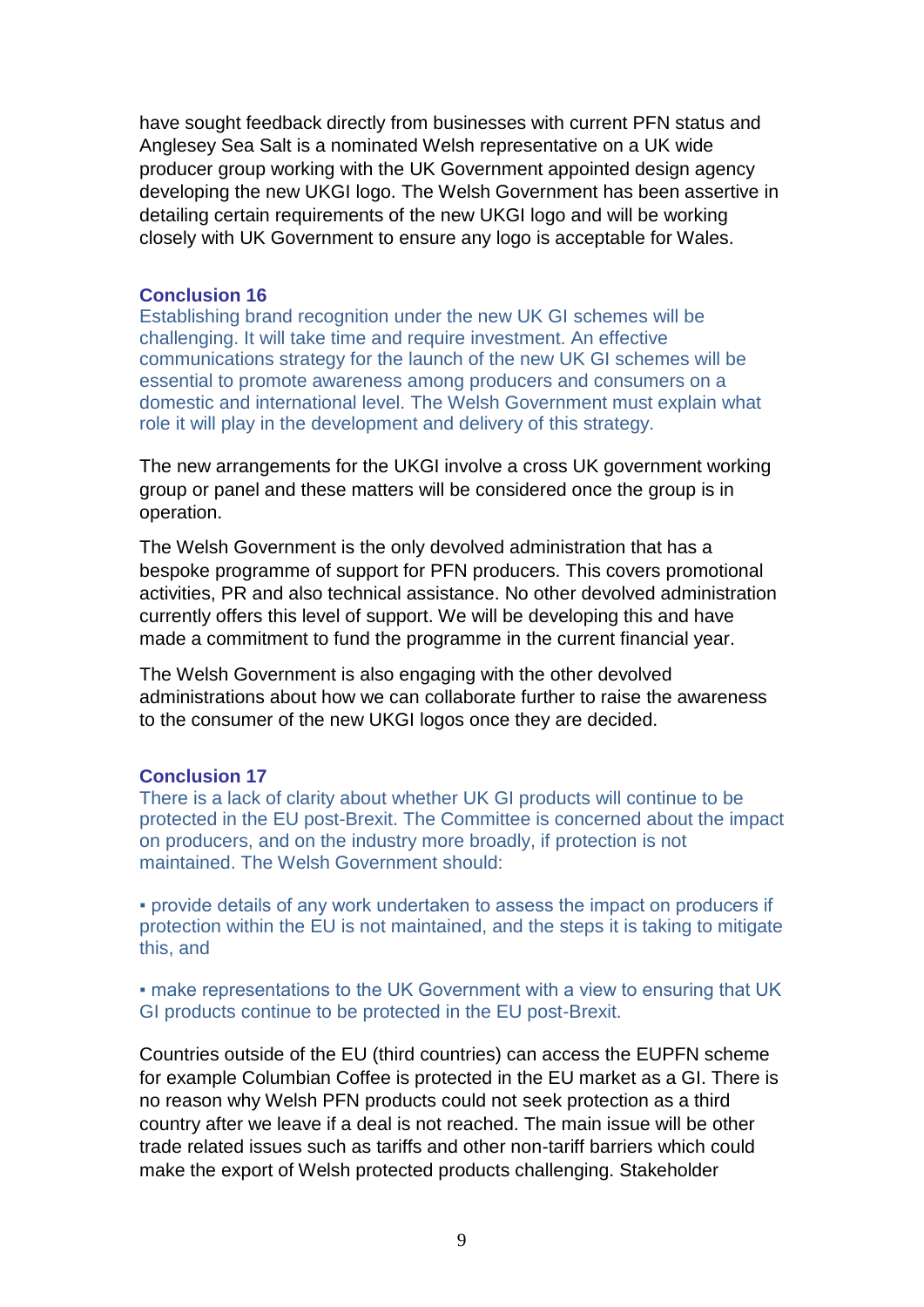engagement and regular dialogue with the UK Government at an official and Ministerial level is ongoing. Trade Marks also provide similar protection in the market from fraud and imitation and we are aware that our main exporting products have also sought trade mark status in significant export markets to reinforce the protection available to them in the market.

### **Conclusion 18**

The Welsh Government has been instrumental in increasing the number of GIs in Wales in recent years. It should continue to build on this success. In light of the establishment of the new UK GI schemes, the Welsh Government should set out its position on, and approach to, increasing the number of GIs in Wales post-Brexit. In doing so, it should clarify what support will be made available to producers who wish to register with the new UK schemes and with the EU scheme.

Welsh Government has grown the GI family of products significantly in recent years and will continue to support our producers as we fully appreciate the intrinsic value that Welsh GIs have to the Welsh economy, culture, heritage and wider global recognition for Wales.

### **Conclusion 19**

The UK Government will be seeking to negotiate trade arrangements with the US after Brexit. Given the US's historic antipathy towards GIs, the Welsh Government should seek a commitment from the UK Government that the protection of GIs will be a priority in any such negotiations.

Trade negotiation is a reserved competence of UK Government. The Welsh Government will be fully expressing the point about protection for our products both in the US market and also from fraud and misuse by US companies in our market. The Welsh Government preference is to ensure GIs are recognised and will be challenging the UK Government to ensure this is considered. Support for businesses to seek trade mark or other IP protections in the market may be considered where necessary.

# **Conclusion 20**

The Welsh Government must do more to strengthen and develop infrastructure in the food system. The Welsh Government should undertake a mapping exercise to assess current processing capacity in Wales with a view to identifying gaps. The outcome of this work should inform the strategic development of processing facilities across Wales, with a focus on valueadded activities. Support should be prioritised to address gaps in capacity.

The Welsh Government regularly undertakes research to help inform the strategic development of processing facilities within Wales.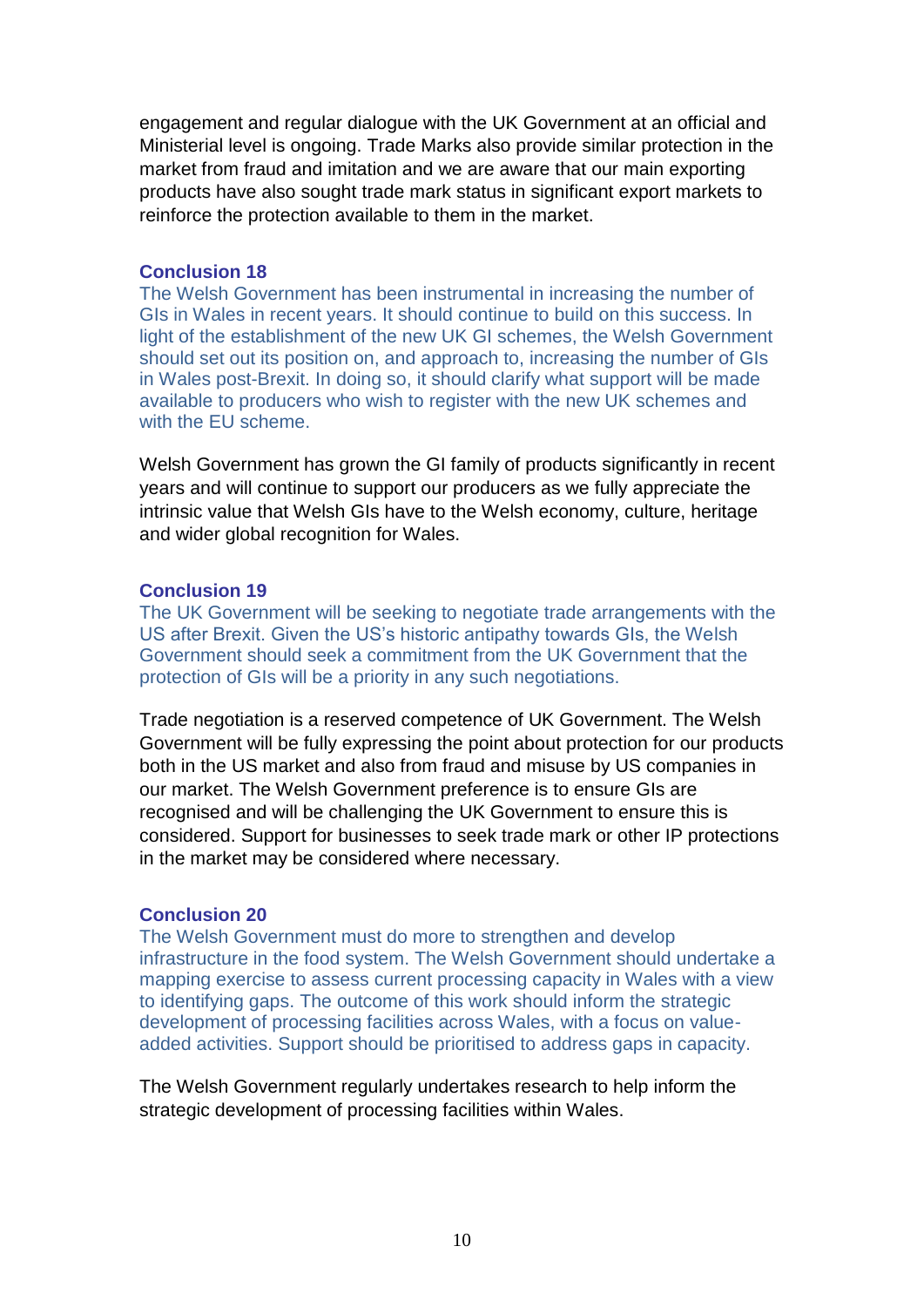In the recent past we have completed research into poultry and egg production which has increased confidence of further opportunities and market growth for these products.

We also undertook a feasibility study to investigate the options and challenges associated with developing the dairy processing sector in Wales. Additional studies have recently looked at options for import substitution and highlighted real opportunities for Wales to add value in certain areas, such as chip processing and Welsh poultry.

We provide grant assistance to food manufacturing businesses to invest in plant and processing facilities.

Further studies and work through our Cluster initiative is also helping producers collaborate to add value to Welsh primary produce, such as with vineyards in Wales to establish a Welsh based winery.

### **Conclusion 21**

The Welsh Government should establish an industry-led group to consider possible policy interventions with a view to increasing processing capacity in Wales, with a focus on value-added activities. This group should assess, in particular, opportunities and risks arising from Brexit, including the potential to increase processing capacity in the fishing and aquaculture industries.

The Food and Drink Wales Industry Board, assembled in 2014/15 following a main recommendation in the [Food and Drink Action Plan,](https://businesswales.gov.wales/foodanddrink/sites/foodanddrink/files/documents/Action%20Plan%20-%20English.pdf) has a majority membership of food industry representatives.

Many of the actions are in support of business growth and trade development towards a £7bn turnover target, partly enabled by increasing processing capacity. The Food Business Investment Scheme provides grant support to enable this and the Board is actively involved in the development and monitoring of the scheme. The Board also provides leadership and support for continued growth of business networks and clusters and are developing investor ready opportunities for food and drink businesses to increase processing. They will be hosting a conference before we leave the European Union to promote this area further.

### **Conclusion 22**

The Welsh Government should review the appropriateness of current support available to new and existing food processing businesses. This should include an assessment of the extent that current support addresses the specific challenges faced by businesses in rural areas seeking to expand.

Work is ongoing to rationalise and update current funding programmes when they expire, to provide adaptable and targeted grant support on the merits of how the business case helps Wales' well-being. Future investment will offer flexible financial support, to benefit businesses of all sizes, in all locations, on their growth journey. However, as the future financial settlement for Wales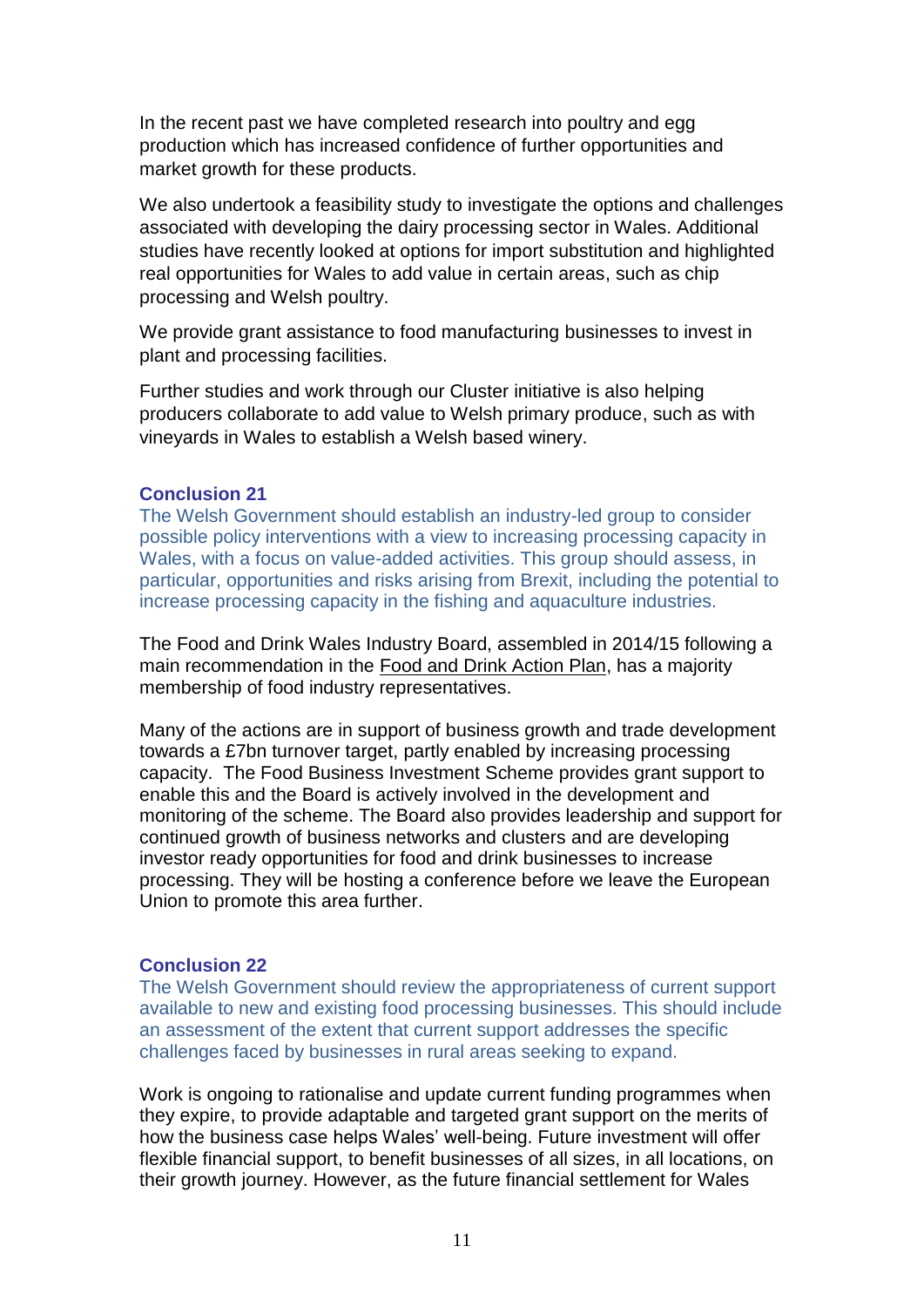remains uncertain, we are unable to confirm future levels of support until clarity is received from UK Government. That said, our planning for future food processing business support will be robust enough to be flexible and responsive to changing financial circumstances. The Food Business Investment Scheme has recently been reviewed [https://gov.wales/food](https://gov.wales/food-business-investment-scheme-review)[business-investment-scheme-review](https://gov.wales/food-business-investment-scheme-review)

## **Conclusion 23**

The Committee heard that access to labour is a key challenge for the food and drink industry, and the tourism and hospitality industry. These are all heavily reliant on EU migrant workers. Changes to immigration policy post-Brexit will see a much more restrictive system for low skilled EU migrant workers and could lead to a significant shortage of workers within these industries. Certain sectors, for example, the red meat processing sector, may be particularly vulnerable, given the specific difficulties they encounter in attracting UK workers.

The Welsh Government is working closely with UK Government on the issues that will affect Wales and the UK as a whole when we leave the EU, including the availability of low-skilled migrant workers. We will continue to do so to ensure that businesses in Wales are not disadvantaged in any way.

The Home Office has recently included veterinarians to the Shortage Occupation List which will support the red meat processing sector in Wales.

Welsh Government Food Division provided a Skills Zone at RWAS this year to raise awareness of food industry careers and to attract young people and those considering a career change to consider food manufacturing.

# **Conclusion 24**

The Welsh Government should set out its position on the UK Government's proposed new single immigration system. In particular, the proposed minimum salary threshold of £30,000 for medium and high skilled workers. In doing so, the Welsh Government should explain the impact it expects these proposals to have on the food and drink industry, and the tourism and hospitality industry in Wales.

A 12 month engagement programme has been set up involving senior officials from the Welsh Government, Scotland, Northern Ireland and the UK Government to consider issues such as the salary threshold.

The Welsh Government is clear about the need for a flexible, managed approach to immigration that will not damage our prosperity and are calling for a salary of £20,000 threshold for Tier 2 visas. We continue to advocate for this with the UK Government and encourage changes at an early opportunity to allow employers to be able to adopt a structured approach to recruitment.